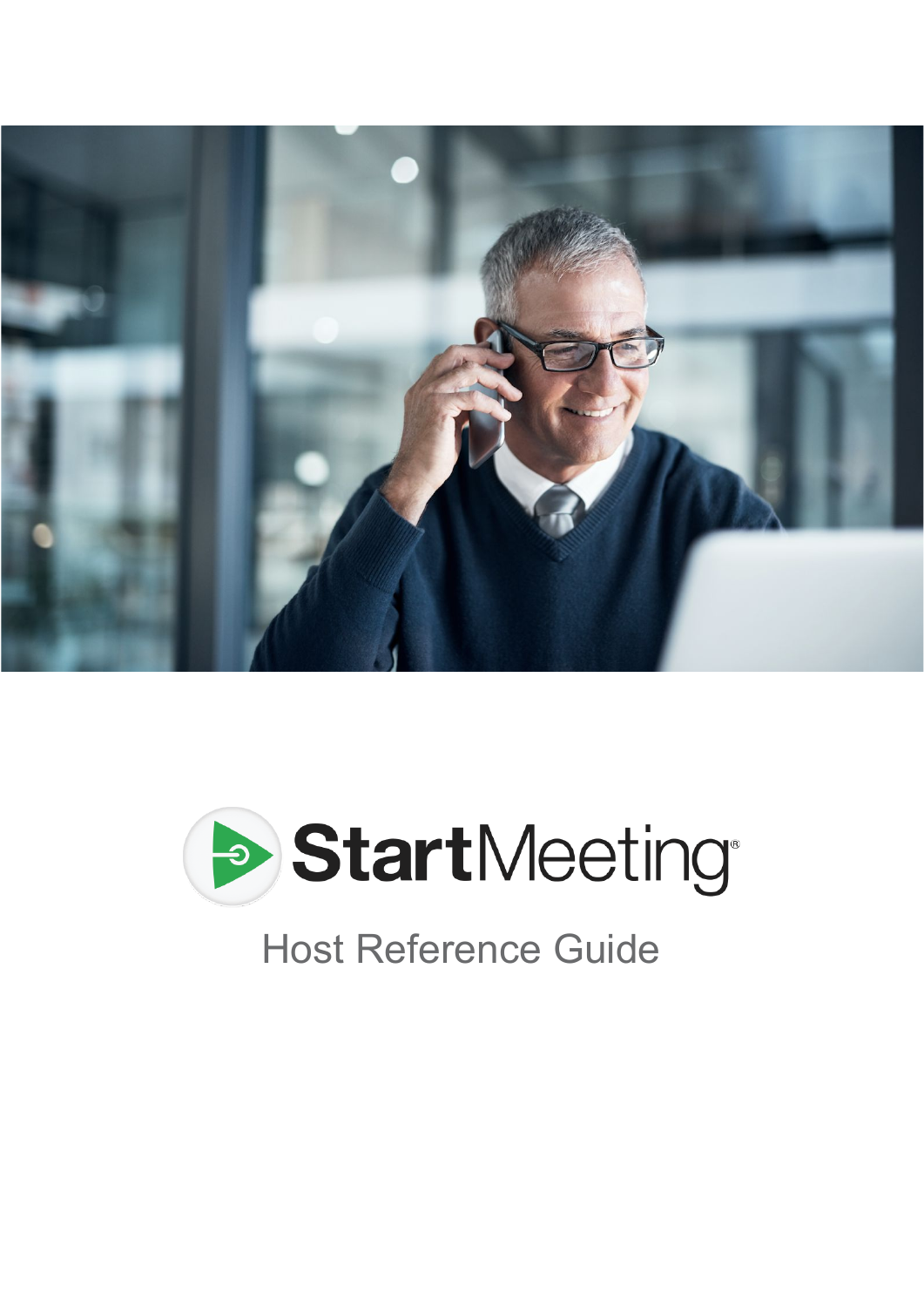## Table of Contents

#### **Introduction**

System Requirements **Definitions** 

#### Audio Conferencing

How to Invite Online Invitation or Email Google Calendar Outlook How to Host Phone Keypad Commands Recording Instructions Playback Instructions

#### Online Meetings

How to Host How to Screen Share How to Video Conference How to Chat How to Record

#### Meeting Wall

Wall Customization Host Information Logo Wall Preferences Wall Features Meeting Resources Invite Chat Radio History & Recordings Web Controls Audio Controls Broadcaster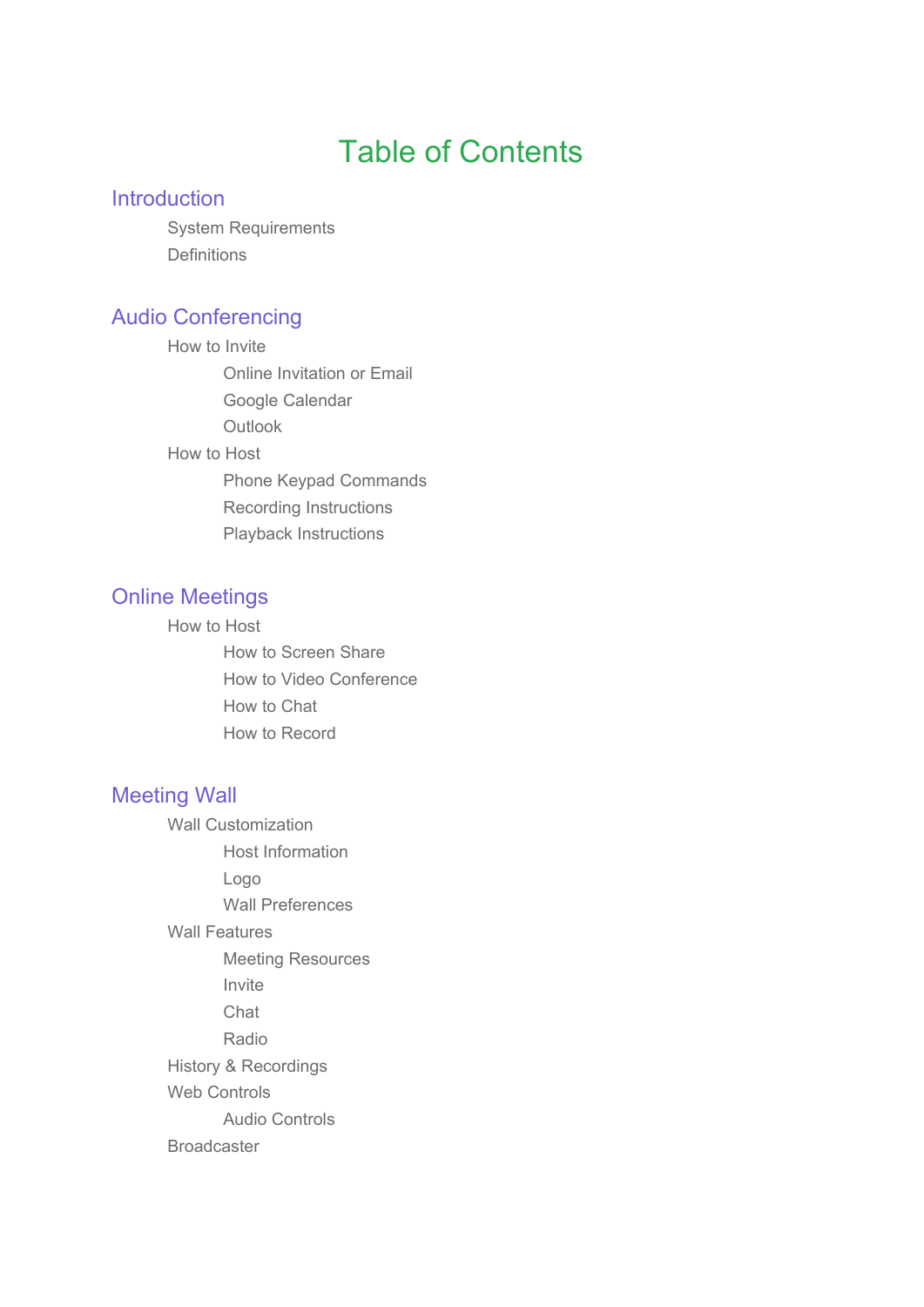### Account Management

Account Information Additional Features Toll-free Audio Custom Hold Music Custom Greeting One Number

## Technical Support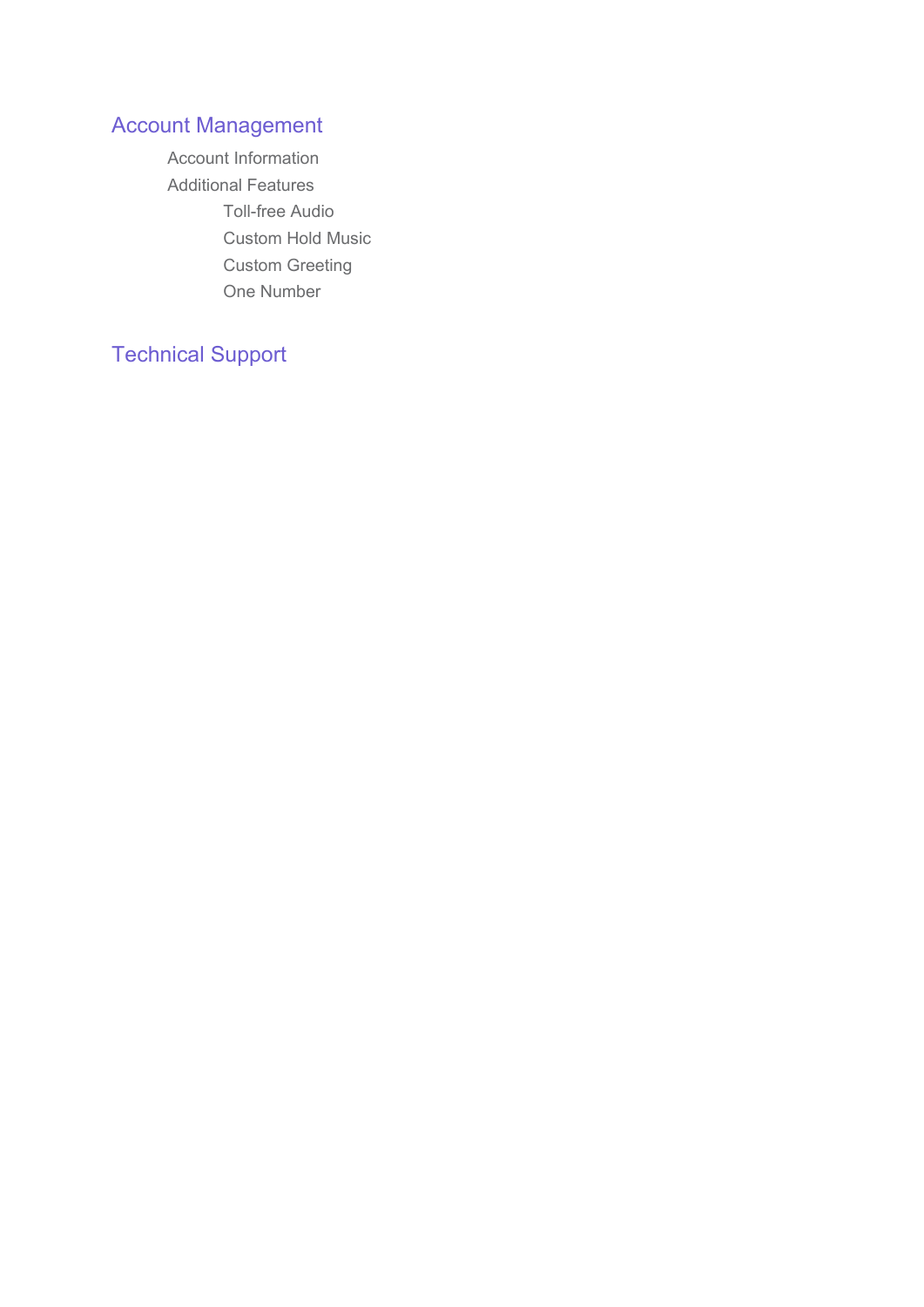## **Introduction**

StartMeeting® is an intuitive and agile collaboration tool packed with features to allow hosts to conduct audio conference calls and online meetings. All accounts include HD audio for up to 1,000 participants, screen sharing and video conferencing.

During a conference, use phone keypad commands or web controls to record, lock, mute and more. Each account has a customizable Meeting Wall to showcase important information and resources for a meeting.

At the end of a meeting, access History & Recordings from your online account for playback, download, sharing and comprehensive reporting. If you have any questions or need technical assistance, go to [www.startmeeting.com/support](http://www.startmeeting.com/support) or contact our award-winning Customer Care 24/7 at [support@startmeeting.com](mailto:support@startmeeting.com) or call (877) 553-1680.

## **System Requirements**

StartMeeting audio conferencing can be accessed at any time by calling from a landline, mobile phone, VoIP call (through the internet using a computer, tablet or mobile device) or a third-party VoIP call. In order to access the StartMeeting website and use online meetings with screen sharing and video conferencing, the following system requirements must be met:

Browsers:

- Chrome™ 29 or newer (for Web Viewer)
- Firefox® 22 or newer
- Safari® 6.0 or newer (Mac only)
- Internet Explorer<sup>®</sup> 10 or newer (Windows only) (Javascript)

Operating Systems:

- Windows 7 and up
- Mac OS X 10.7 and up
- Bandwidth 100Kb/s (HD Audio), 400Kb/s (screen sharing), 500 Kb/s (video)
- Video camera supported by OS, integrated or external

### **Definitions**

In order to use the StartMeeting reference guide effectively, the following list of terminology has been provided:

● **Dial-in number** - A phone number that is dialed to join a meeting.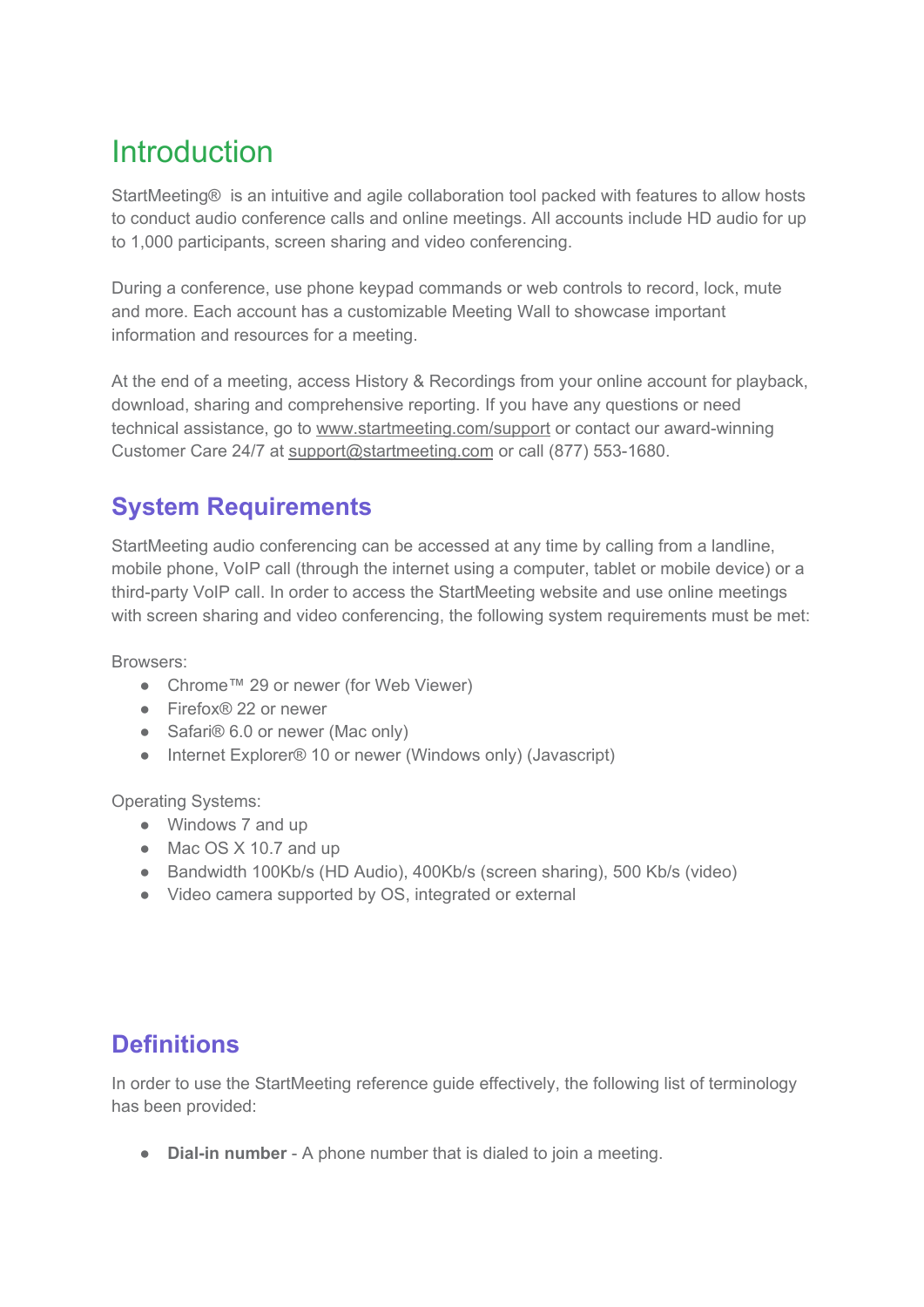- **Access code** A number code used to join a conference call after dialing the dial-in number.
- **Host** The most privileged role in a meeting. Hosts have additional commands available to record, mute/unmute participants, secure the conference and much more.
- **Host PIN** A numeric PIN that allows a user to be authorized as a host and receive additional privileges.
- **Conference** An audio meeting hosted on a bridge and consisting of PSTN and/or VoIP participants.
- **Online meeting** An audio meeting (conference) that includes screen sharing and/or video conferencing.
- **Online meeting ID** A unique meeting identifier that is used by host and participants to join online meetings with screen sharing and video conferencing.
- **Participant** A person in the conference who can actively participate in a meeting by both talking and listening.
- **Playback number** A phone number that is dialed to listen to a recorded conference. The host must provide participants with the playback number which is different from the conference dial-in number.
- **PSTN** Public Switched Telephone Network, the traditional phone system.
- **VoIP** Voice over Internet Protocol, a term that refers to calling through the internet.

## Audio Conferencing

A conference call is the easiest way to connect with a group.

## **How to Invite**

There are a few ways to invite participants to a meeting.

#### Online Invitation or Email

To send an online invitation or email:

- 1. Log in to your StartMeeting account.
- 2. Click **Invite** below your meeting credentials.
- 3. Click **Copy to Clipboard** or **Invite by Email** to distribute the meeting information on your own. Or, expand your view to complete the meeting details, add participant email addresses and click **Invite**.

#### Google Calendar

To invite using Google Calendar:

1. Get the StartMeeting Google [Calendar™](https://www.startmeeting.com/google-calendar-extension-instructions) extension and follow the instructions. In Google Calendar, create an event or edit an existing appointment.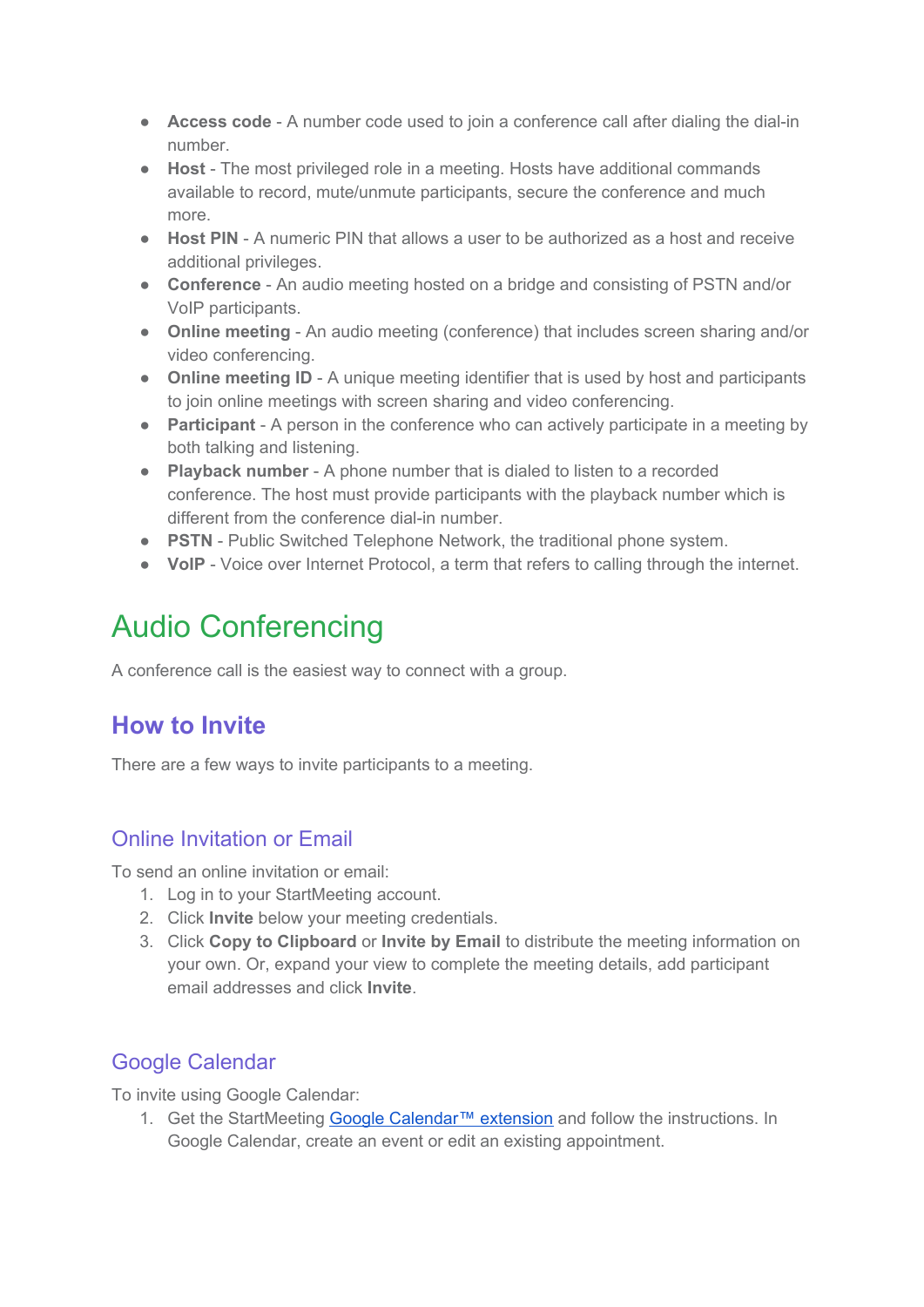- 2. The StartMeeting extension will be displayed under EVENT DETAILS. If you are not logged in, click **Log In** to sign in to your StartMeeting account. You'll need to allow access to your StartMeeting profile (first time only) by clicking **Approve**.
- 3. On the event, select **Add** to automatically populate the location and description fields with your meeting credentials.
- 4. Invite participants by adding their email addresses in the Add guest field. Click **Save** when finished and **Send** to distribute the invitation.

#### **Outlook**

To invite using Outlook:

- 1. Download the [Outlook®](https://www.startmeeting.com/outlook-plugin-instructions) plug-in and follow the instructions.
- 2. Create a new appointment for the date and time of your meeting.
- 3. Click **Add StartMeeting.com** to automatically insert your meeting information into the appointment.
- 4. Invite participants.
- 5. Click **Send**.

## **How to Host**

To host an audio conference call:

- 1. Dial the dial-in number.
- 2. When prompted, enter the access code, followed by **pound** or **hash** (**#**).
- 3. Press **star** (**\***) to enter the host PIN, followed by **pound** or **hash** (**#**).

## **Phone Keypad Commands**

#### Host Keypad Commands

Control all aspects of the conference from the telephone with the following commands:

| <b>Command</b> | <b>Description</b> | <b>Details</b>                                                                                                                                                                                                                                                                 |
|----------------|--------------------|--------------------------------------------------------------------------------------------------------------------------------------------------------------------------------------------------------------------------------------------------------------------------------|
| $*1$           | Manage Q&A         | Enter the following commands after *1:<br>• 1 - Start Q&A session.<br>• 2 - Move to the next questioner.<br>$\bullet$ 3 - End Q&A session.<br>• 4 - Mute or unmute current<br>questioner.<br>5 - Clear Q&A queue.<br>$\bullet$ 6 - Self mute.<br>* - Return to the conference. |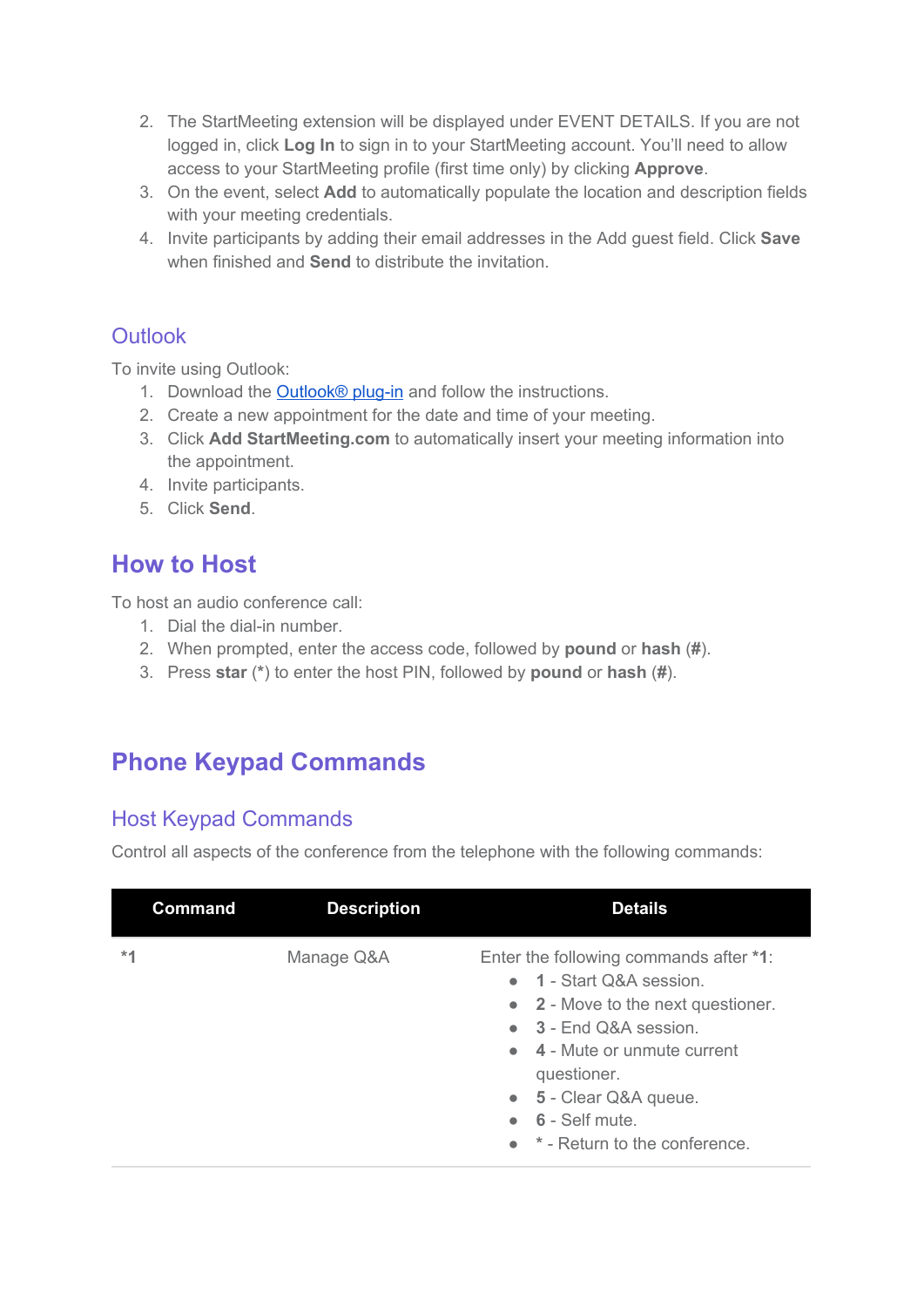| $*2$ | <b>Caller Count</b>   | Hear a count of how many callers joined<br>the conference.                                                                                                                                                                                                                                                                                                                                                                                                                                                                                                     |
|------|-----------------------|----------------------------------------------------------------------------------------------------------------------------------------------------------------------------------------------------------------------------------------------------------------------------------------------------------------------------------------------------------------------------------------------------------------------------------------------------------------------------------------------------------------------------------------------------------------|
| $*3$ | <b>Breakout Rooms</b> | Leave the main conference to join a<br>sub-conference:<br>Press *3 followed by the number of<br>$\bullet$<br>the sub-conference, from 1 to 9.<br>Press *3* to return to the main<br>$\bullet$<br>conference room at any time.                                                                                                                                                                                                                                                                                                                                  |
| $*4$ | Instructions          | Hear the list of available keypad<br>commands.                                                                                                                                                                                                                                                                                                                                                                                                                                                                                                                 |
| $*5$ | Mute                  | Control whether or not participants are<br>heard in the conference.<br>Press *5 to hear the menu options<br>$\bullet$<br>for muting participants.<br>Press *51 to mute conference<br>$\bullet$<br>participants. Participants can<br>unmute themselves by pressing<br>$*6.$<br>Press *52 to mute conference<br>participants in lecture mode.<br>Participants will not be able to<br>unmute themselves.<br>Press *53 to unmute conference<br>$\bullet$<br>participants.<br>Please Note: By default, all lines are<br>unmuted, allowing all participants to talk. |
| $*6$ | <b>Self Mute</b>      | Mute your individual line. Press *6 again<br>to unmute the line.                                                                                                                                                                                                                                                                                                                                                                                                                                                                                               |
| $*7$ | Conference Lock       | Lock the conference and block all other<br>participants from entering. Press *7 again<br>to unlock the conference and allow<br>participants to join.                                                                                                                                                                                                                                                                                                                                                                                                           |
| $*8$ | Entry/Exit tones      | By default, the entry and exit tones are<br>turned on.<br>Press *8 to turn off entry and exit<br>$\bullet$<br>tones.<br>Press *8 again to turn off entry<br>$\bullet$<br>tones and turn on exit tones.<br>Press *8 again to turn on entry<br>$\bullet$<br>tones and turn off exit tones.                                                                                                                                                                                                                                                                       |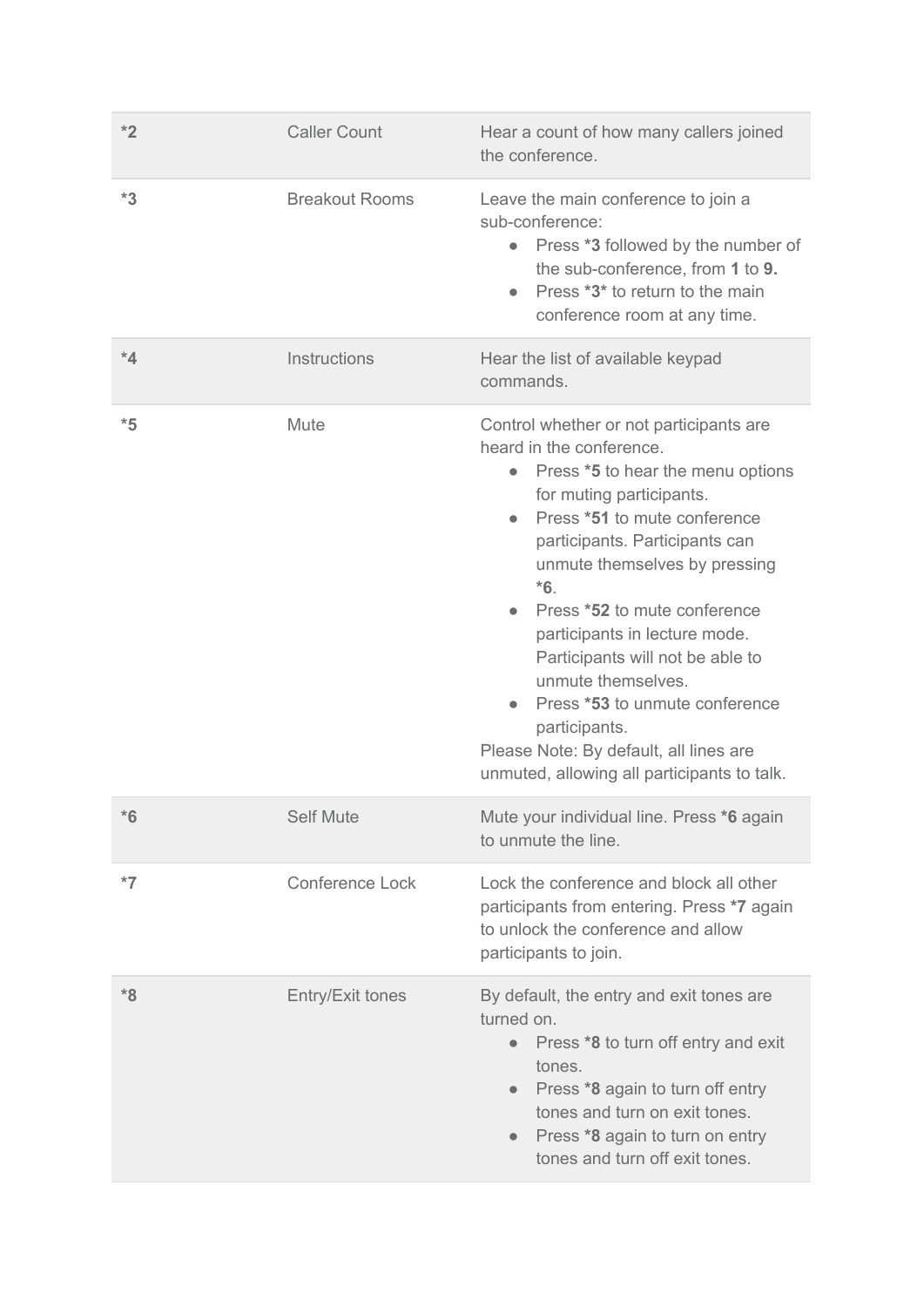|                         |                                                 | Press *8 again to reset both entry<br>$\bullet$<br>and exit tones to the default.                                                                                                                                                                                                                                           |
|-------------------------|-------------------------------------------------|-----------------------------------------------------------------------------------------------------------------------------------------------------------------------------------------------------------------------------------------------------------------------------------------------------------------------------|
| $*9$                    | Record                                          | Press *9, then 1 to confirm you want to<br>start the conference recording. Press *9<br>again to stop recording and 1 to confirm.                                                                                                                                                                                            |
| 94                      | <b>Reactions</b>                                | Raise your hand and share your reactions<br>digitally in meeting.<br>• Press 94 to hear the list of<br>reactions available in meeting.<br>Press 941 to raise your hand.<br>$\bullet$<br>Press 942 to show a thumbs up.<br>$\bullet$<br>Press 943 to show a thumbs<br>down.<br>Press * to remove your reaction.<br>$\bullet$ |
| <b>#PIN# Audio Sync</b> | Integrate your audio<br>with the online meeting | Integrate your audio with the online<br>meeting. Press #, enter the PIN listed on<br>the Meeting Dashboard and press #<br>again.<br><b>Note:</b> This command is used only for<br>online meetings.                                                                                                                          |
| *# Job Cost Code        | Enter a job cost code                           | Enter a job cost code to track conferences<br>back to a project or client. Press *, then #<br>and enter the numeric code.                                                                                                                                                                                                   |

## Participant Keypad Commands

Control certain aspects of the conference from the telephone with the following commands:

| <b>Command</b> | <b>Description</b>    | <b>Details</b>                                                                                                                                                                                                |
|----------------|-----------------------|---------------------------------------------------------------------------------------------------------------------------------------------------------------------------------------------------------------|
| $*3$           | <b>Breakout Rooms</b> | Leave the main conference to join a<br>sub-conference:<br>• Press *3 followed by the<br>number of the<br>sub-conference, from 1 to 9.<br>• Press *3* to return to the<br>main conference room at any<br>time. |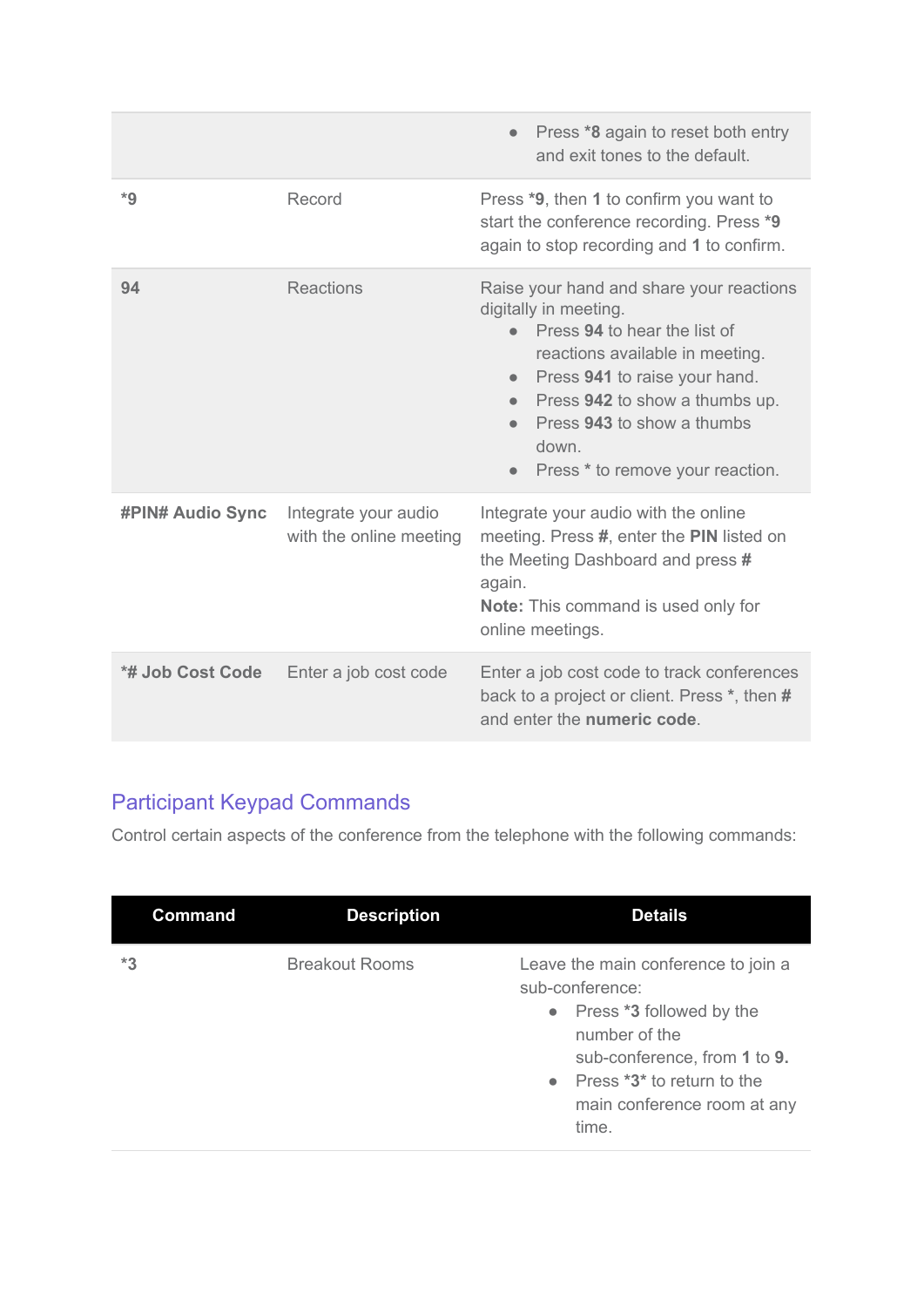| $*4$                    | Instructions                                    | Hear the list of available keypad<br>commands.                                                                                                                                                                                                                                                                                      |
|-------------------------|-------------------------------------------------|-------------------------------------------------------------------------------------------------------------------------------------------------------------------------------------------------------------------------------------------------------------------------------------------------------------------------------------|
| $*6$                    | <b>Self Mute</b>                                | Mute your individual line. Press *6<br>again to unmute the line.                                                                                                                                                                                                                                                                    |
| 94                      | <b>Reactions</b>                                | Raise your hand and share your<br>reactions digitally in meetings.<br>Press 94 to hear the list of<br>$\bullet$<br>reactions available in<br>meeting.<br>Press 941 to raise your hand.<br>$\bullet$<br>Press 942 to show a thumbs<br>$\bullet$<br>up.<br>Press 943 to show a thumbs<br>down.<br>Press * to remove your<br>reaction. |
| <b>#PIN# Audio Sync</b> | Integrate your audio with<br>the online meeting | Integrate your audio with the online<br>meeting. Press #, enter the PIN<br>listed on the Meeting Dashboard and<br>press # again.<br>Note: This command is used only for<br>online meetings.                                                                                                                                         |

#### Recording Instructions

During the conference call, the host can start recording at any time by pressing **\*9** and **1** to confirm. Participants will be notified that the recording has been started. To stop recording, press **\*9** again and **1** to confirm. To access recordings, go to your Account Info page, click **Profile** then select **History & Recordings**.

#### Playback Instructions

There are two options for playing back a recorded conference.

1. Provide participants with the playback number and access code. **Note:** The playback number is different from the conference dial-in number. When participants call in to the recording playback number, they will be prompted to enter the access code and then enter the reference number for a specific recording. The reference number of each recording is provided on your Call Detail Report after the conference call is complete and on the History & Recordings page. Once confirmed, the system will play back the recorded conference. During playback, the user can scroll forward or backwards through the recorded conference using phone keypad commands: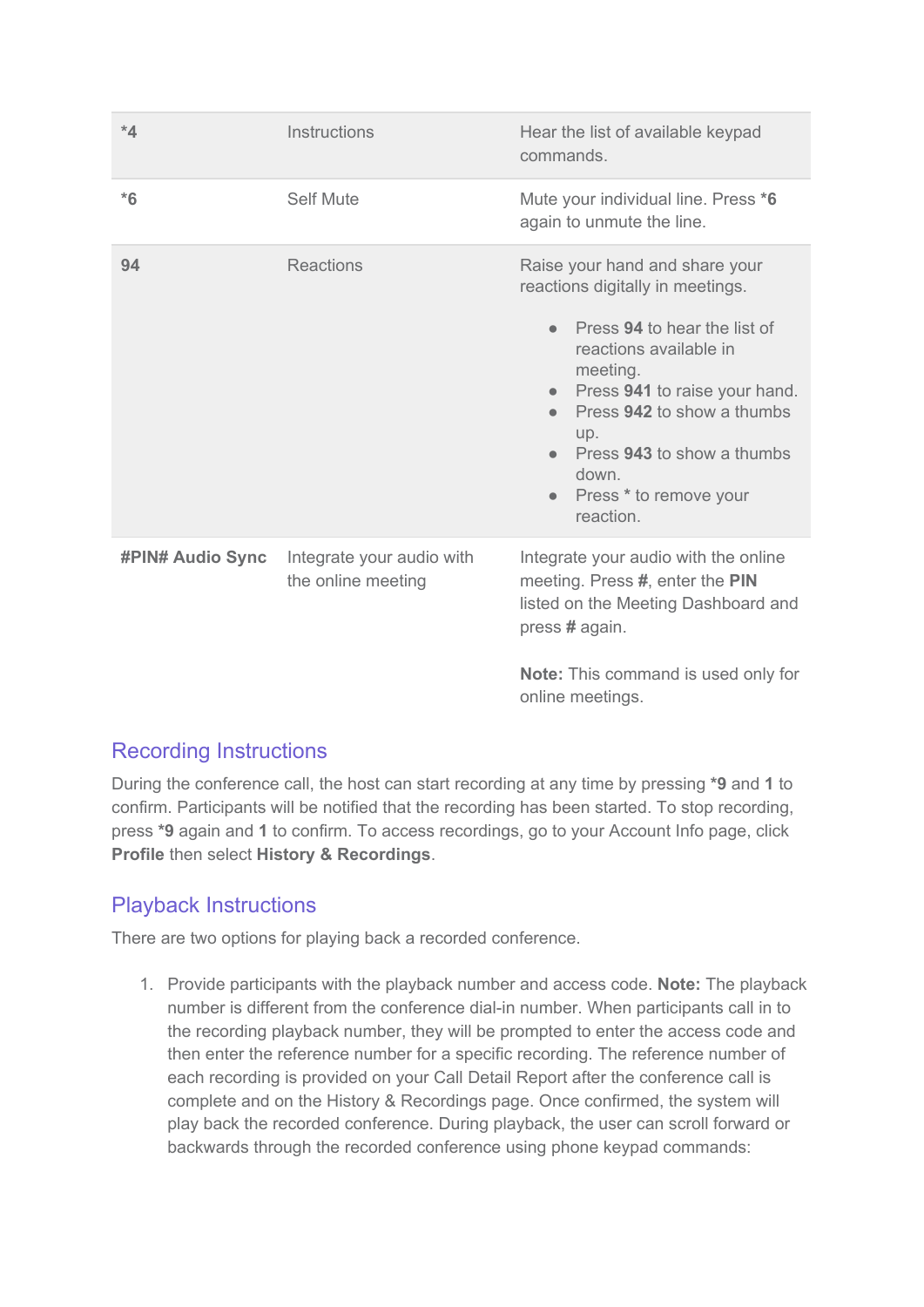| Rewind one minute       |
|-------------------------|
| Pause/Resume            |
| Fast forward one minute |

2. Access the recording from the History & Recordings page. The recording can be downloaded and shared or shared via a link that is pasted into an email, to social media or on a website.

## **Online Meetings**

Use online meetings to host a web conference to screen share and show video using a webcam.

Go to www.startmeeting.com and click **Get desktop app** on the bottom of the page. Or, log in to your account, click **Online Meetings** in the top navigation then **Host Meeting** to be taken to your Meeting Wall. Click **Host Online Meeting** to download the desktop app if you haven't already or follow the prompts to start the meeting.

At this time, Google Chromebook users can also host meetings without downloads using Web Viewer. Chromebook with Web Viewer gives hosts all the functionality of the desktop application without a download, including: VoIP audio, video and screen sharing with chat and meeting management.

Participants can also join online meetings using Web Viewer (Chrome is recommended web browser) by clicking on the host's online meeting link. No participant download is necessary. Participants using Chromebook have full online meeting functionality.

**Note:** At this time, Chrome browser supports optimal functionality on Web Viewer.

## **How to Host**

To host an online meeting with the desktop app:

- 1. Provide participants with the date and time of the meeting, including your dial-in number, access code, online meeting link and online meeting ID. These credentials can be located on the Account Info page after you log in.
- 2. Launch the StartMeeting desktop application from your desktop.
- 3. Click **Host** and log in with your email address and password.
- 4. Join the audio portion of the online meeting by first clicking **Phone** on the Meeting Dashboard. Then click **Telephone** and call the dial-in number and enter the access code followed by **pound** or **hash** (**#**) or **Mic & Speakers** and **Connect Now** to connect through VoIP.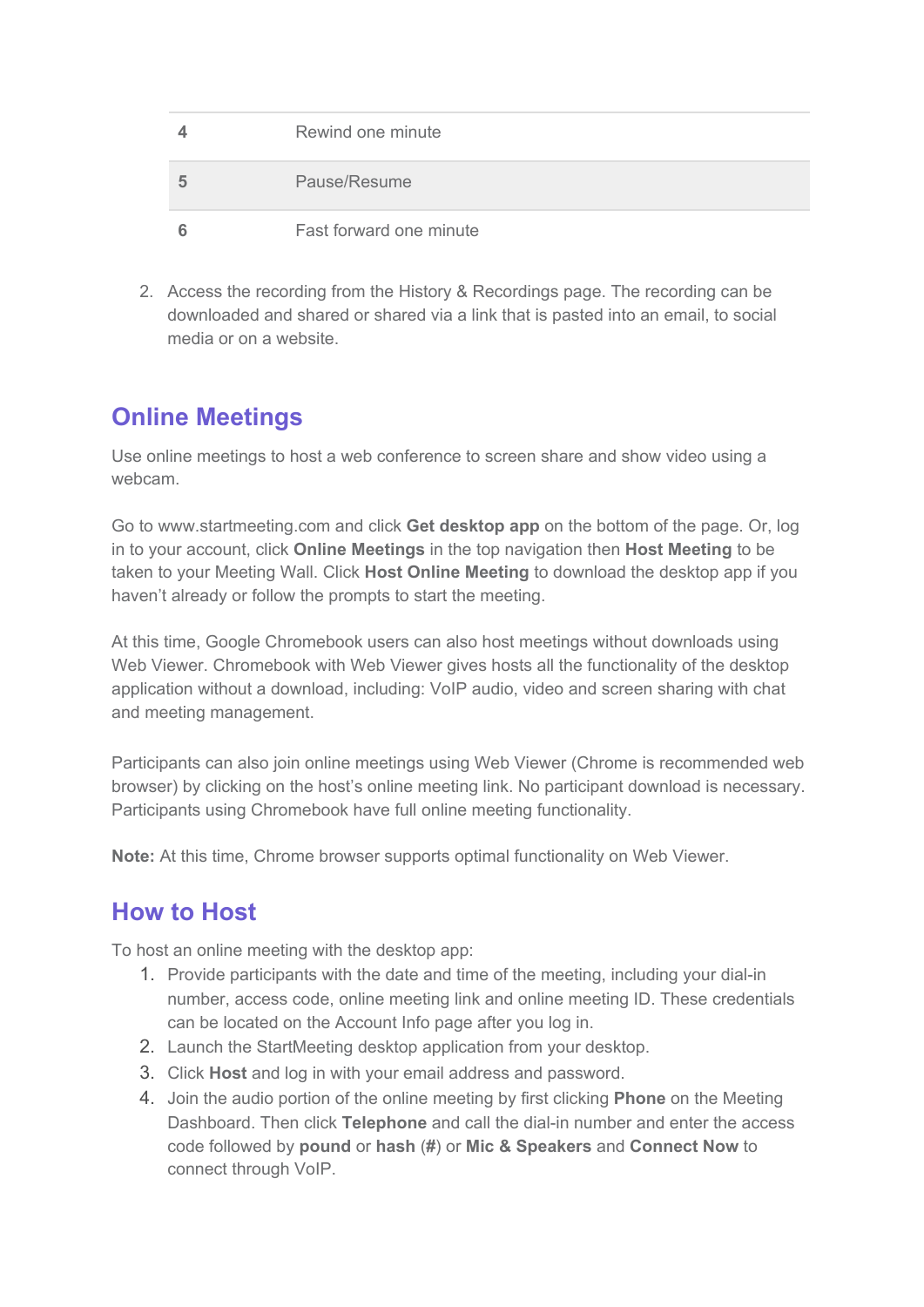5. Use the online meeting features by following the steps below.

To host an online meeting with Web Viewer:

- 1. Using Chromebook (only Chromebook supports full host functionality at this time), log in to your online account and navigate to your Meeting Wall. Click **Invite** to provide participants with the date and time of the meeting, including your dial-in number, access code and online meeting link.
- 2. Click **Host Online Meeting** to load Web Viewer. The Meeting Dashboard will open.
- 3. Start the audio portion by clicking **Phone** and following the prompts.
- 4. Use the online meeting features by following the steps below.

#### How to Screen Share

To share your screen:

- 1. Click **Play** on the Meeting Dashboard.
- 2. Select the items you want to share.
- 3. Click **Start Sharing.**

#### How to Video Conference

To start a video conference:

- 1. Click **Camera** on the Meeting Dashboard.
- 2. Choose to dial in over the telephone or through VoIP on your computer.
- 3. Video is live once the Camera turns green.

The following video controls are available:

- Start/stop video
- Lock view
	- To lock the primary video feed, click **Lock View** from the top left toolbar on an active speaker seen in the main video screen. To unlock, select **Lock View** again.
	- To lock any other video feed, click **Attendee List** on the Meeting Dashboard to view all participants' names. Select a participant and right click, then choose **Lock View** from the drop-down menu. To unlock, select **Lock View** again.
- Mute self
- Mute participants
- Mute active speaker
- Hide/expand sidebar

#### How to Chat

To chat with other hosts or participants:

- 1. Click **Chat** on the Meeting Dashboard.
- 2. Send a message to the group or private message an individual participant.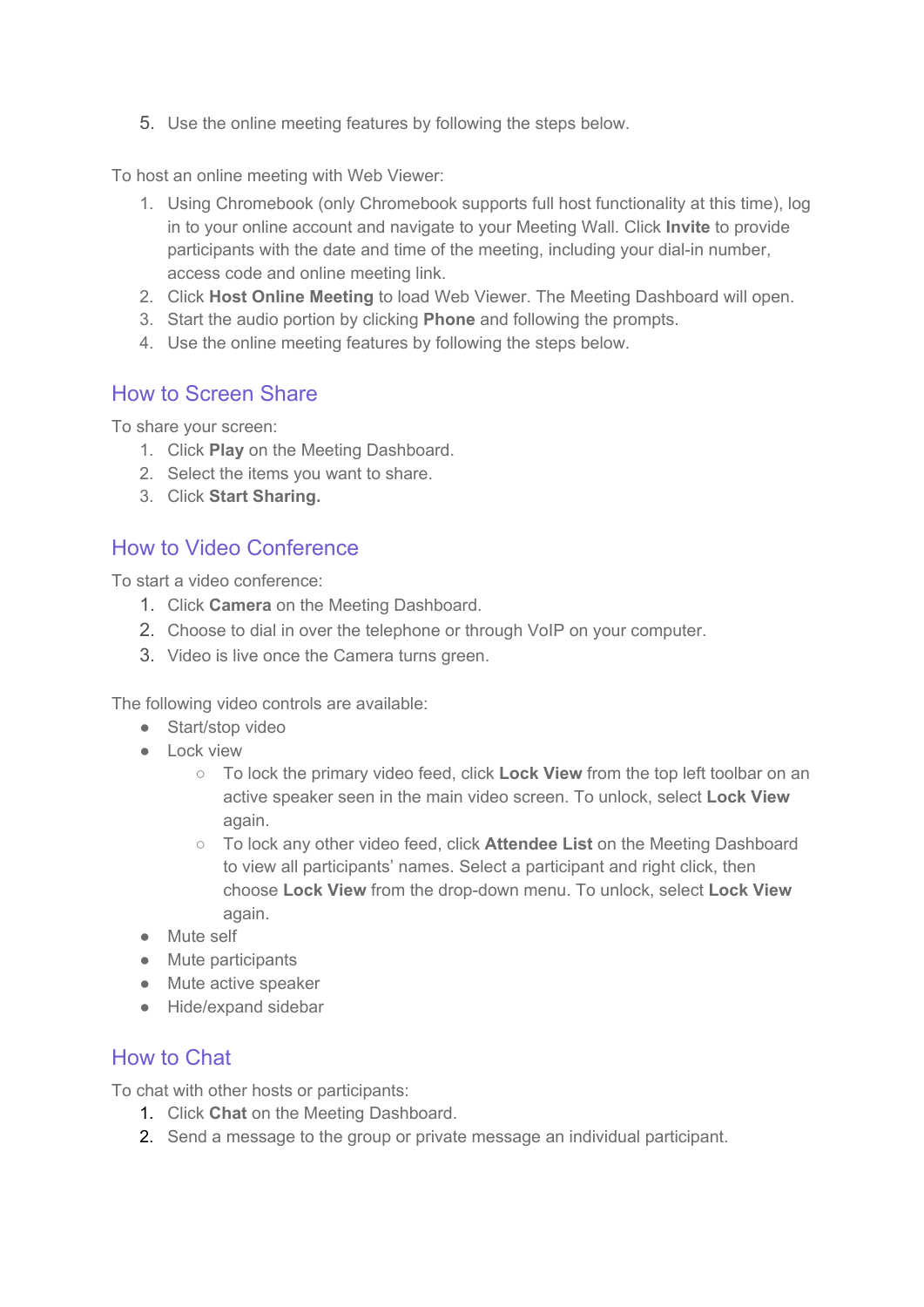#### How to Record

To record a meeting:

- 1. Launch the desktop application and click **Record.** Or, click **Host** and then **Record** on the Meeting Dashboard. You can also use this feature to create a Studio presentation.
- 2. Select recording options (audio, screen sharing, video) and **Continue**.
- 3. Choose your audio preference and/or items to share.
- 4. Recording will begin immediately. **Note:** Only one video feed will be recorded based on the active speaker.
- 5. To stop recording, click **Record**. **Note**: When you exit the meeting and close the Meeting Dashboard, a pop-up window will appear with a link to your recording. Access the recording by clicking the link, copy the link to clipboard or go to History & Recordings from your Meeting Wall.

You can also record an online meeting with your iOS device.

To enable recording on your iOS device:

- 1. Add Screen Recording to the Control Center on your iOS device by tapping **Settings**, selecting **Control Center** then **Customize Controls**.
- 2. In the MORE CONTROLS list, tap **+** to add Screen Recording.
- 3. Swipe up to view the Control Center and see the Screen Recording icon.

To record a screen sharing and/or video session during your meeting by using Screen Recording:

- 1. Open the StartMeeting app. (If you don't have it, [download](https://itunes.apple.com/us/app/start-meeting/id508871606?mt=8) it in the App Store.)
- 2. Tap **Host** to start a meeting.
- 3. Begin screen sharing and/or video conferencing.
- 4. Open the iOS Control Center.
- 5. Press and hold **Screen Recording** to show more options and tap **SM ScreenSharing**.
- 6. Tap **Start Broadcast**.

**Note:** When you are finished with the meeting, the recording will be available from the FreeConferenceCall.com app under Recordings or online in the History & Recording section of your Account Info page.

## Meeting Wall

## **Wall Customization**

Include contact information or additional details for your meetings by customizing the following information on the Meeting Wall.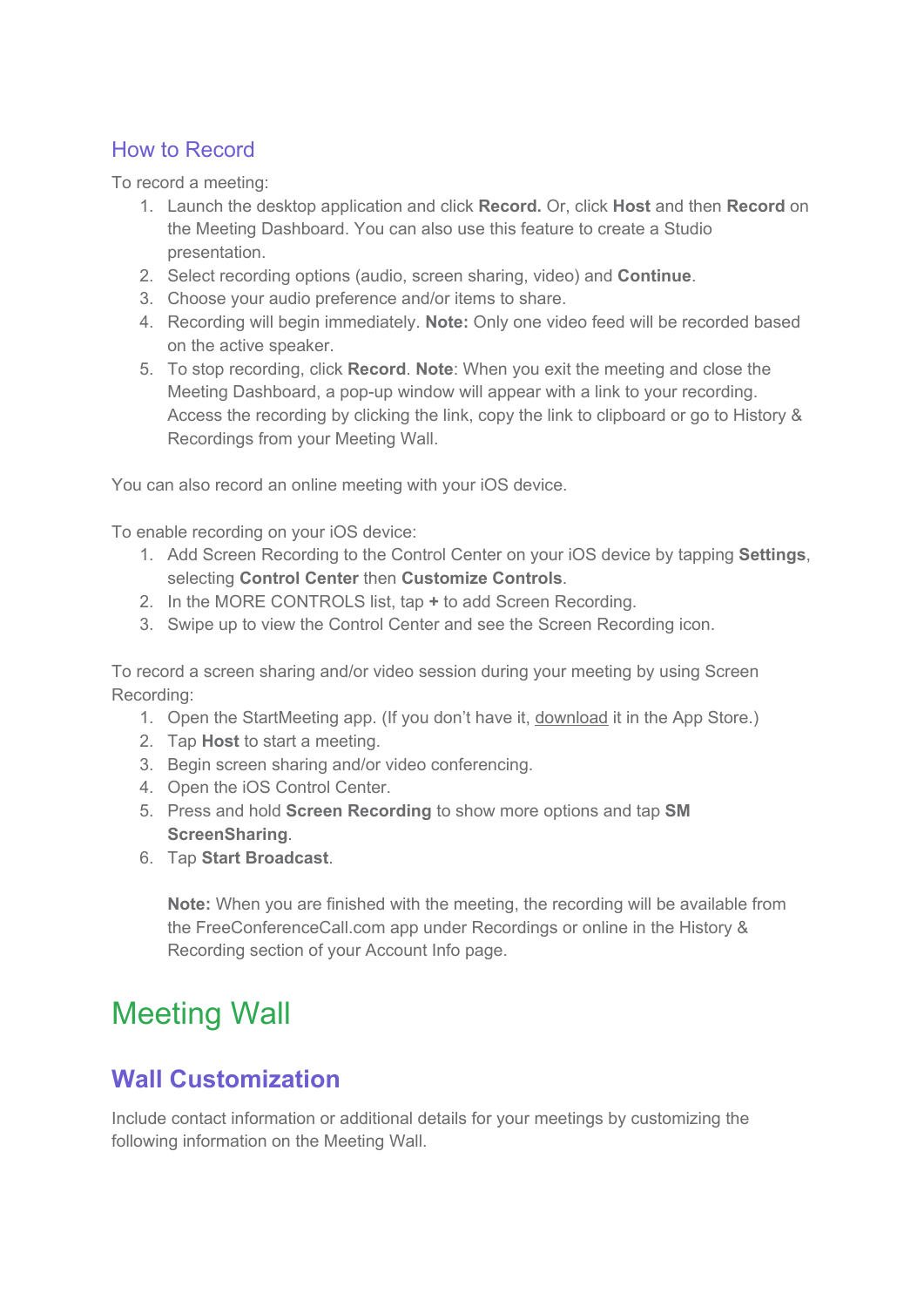To access your Meeting Wall:

- 1. Go to www.startmeeting.com and click **Log In**.
- 2. Enter the email and password you used to create your account. **Tip:** Check **Stay Logged In** to go straight to your Account Info page when you come back to the site.
- 3. On the Account Info page, click **Meeting Wall.**

#### Host Information

Add information about yourself or your company and upload a picture.

- 1. Click **Edit** on the Host Information bar.
- 2. Upload a picture and enter any text in the two available boxes.
- 3. Click **Save** to apply the changes or **Cancel** to disregard.

#### Logo

Upload your company logo to your Meeting Wall.

- 1. Hover over the StartMeeting logo on the top left of the Meeting Wall and click **Click to Edit**.
- 2. Click **Upload** and select the file.
- 3. Preview the image and adjust the portion of the image that is displayed by dragging the box that surrounds it. Then choose **Apply**, **Cancel** or **Reset**.

#### Wall Preferences

Customize the Meeting Wall background colors or images, choose which panels can be viewed by visitors and enable password protection.

To set background colors and the image:

- 1. Click your name in the top right corner of the Meeting Wall.
- 2. Choose **Wall Preferences**.
- 3. Customize the Meeting Wall background gradient by selecting top and bottom colors or uploading an image.
- 4. Click **Change Background** to upload a new image or **Remove Background** to delete it.

By default, anyone with the Meeting Wall link can view the Wall at any time. To restrict access to the Meeting Wall:

- 1. Under Master Password, define a password that visitors must enter before gaining access to your Wall.
- 2. Toggle a feature under Feature Panel **On** or **Off** to display or hide it on your Wall.
- 3. Check **enable password** next to a feature under Feature Panel to require that the password be entered before it can be viewed.
- 4. Click **Save** to save the changes or **Reset settings** to undo the changes.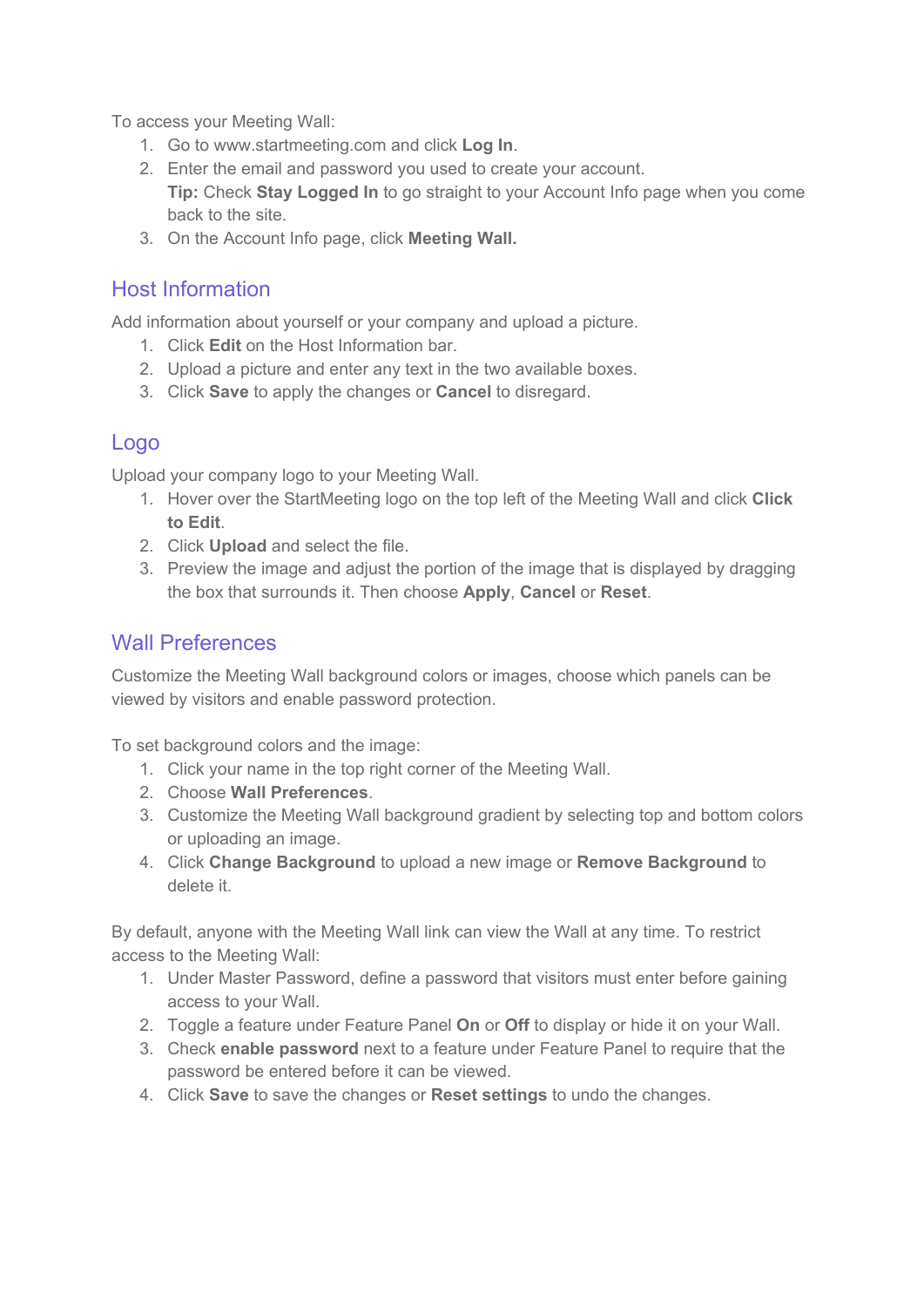### **Wall Features**

The host can post contact information, links, documents, messages or additional details for the meeting on the Meeting Wall.

#### Meeting Resources

Upload links, files or pictures on the Meeting Resources panel that may be useful before, during or after the meeting.

- 1. To add a file from your computer, click **Upload File** and select a file to upload.
- 2. To add a web link, click **Add Link**, then type the link description and URL.

#### **Invite**

Send participants an invitation to an upcoming meeting. The invitation includes the meeting credentials and instructions.

To send an invitation:

- 1. Click **Invite** on the Audio Information box.
- 2. Click **Copy to Clipboard** or **Invite by Email** to distribute the meeting information on your own. Or, expand your view to complete the meeting details, add participant email addresses and click **Send Invites**.

#### **Chat**

Communicate with participants who join the meeting only by audio.

To enable Chat:

- 1. Start the conference call and/or online meeting.
- 2. On your Meeting Wall, lick the chat bubble, type a message and click **Send**.
- 3. When participants go to your Meeting Wall, Chat displays any messages that have been sent. They can send messages for others to see.

#### Radio

Allow participants to listen to a live stream of the conference from the Meeting Wall.

To enable Radio:

- 1. Make sure to toggle Radio **On** under your Wall Preferences.
- 2. At the time of the call, turn Radio **On** on the Meeting Wall. The status changes to "on air". Hold music plays until the call begins.
- 3. Start the conference call and/or online meeting.
- 4. When participants go to your Meeting Wall, Radio automatically starts so they hear the conference call through their computer speakers.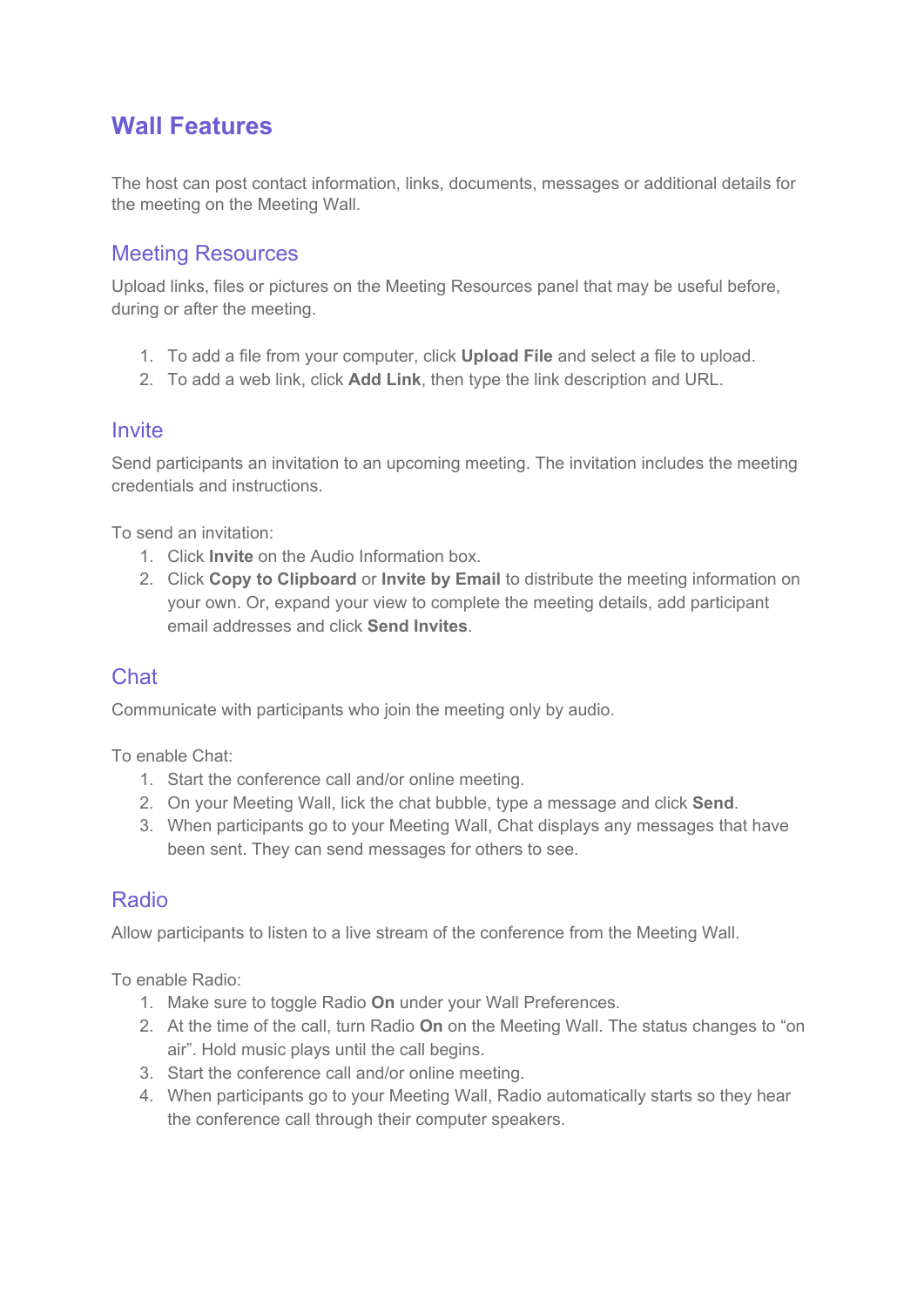## **History & Recordings**

View meeting history and conference archives from the History & Recordings tab at the top of your Meeting Wall. A Call Detail Report is sent to the host after every meeting and includes the call information.

The conference history can be sorted, filtered and searched at any time.

- Filter conferences by a date range, description or conference type, then click **Search**.
- Click a column header to sort the information in a particular order. Click it again to reverse the order

The History & Recordings page includes the following:

- **Info** View the Call Detail Report and download as a PDF or CSV file.
- **Description** Enter a name for your meeting. If you entered a job code, it will appear in this field.
- **Start Date/Time** The date and time the conference started based on the first caller.
- **End Time** Time the conference ended based on the last caller.
- **Callers** Number of callers that joined the conference, including hosts and participants.
- **Reference Number** Identifies a recording when it is accessed on the Playback Number. This is only available if the meeting was recorded.
- **Recording Options** Additional features available when a conference has been recorded. Hover over each icon for more information.
	- **Recording Playback** Listen to the recorded audio conference and view the recorded screen sharing session. If only audio was recorded, the pop-up displays a blank window and caller information. If audio, video and screen sharing were recorded, the video and/or screen sharing displays in the pop-up window and caller information is available by clicking the avatars. You can also choose to share the recording through social media, copy the link to the recording or download the recording file.
	- **Download** Download the audio recording as a .mp3 file. If you recorded a meeting with screen sharing, the file will begin converting and then download as a .mp4 file.
	- **Lock/Unlock** Protect the recording with a numeric password.
		- Click **Lock** to password protect the recording. Enter a numeric code (up to six digits) and click **Save**. In order to play the recording, the host and participants need to enter the password.
		- Click **Lock** again to update or remove the password. To unprotect the recording, delete the password and click **Save**.
	- **Delete** Permanently delete the file. "Deleted" appears in the Recording Options column.
	- **Share** Share the conference recording on social media or copy the recording link and paste it to an email, website, etc.
	- **Size** Shows the size of the recorded file. By default, accounts come with 1GB of free storage.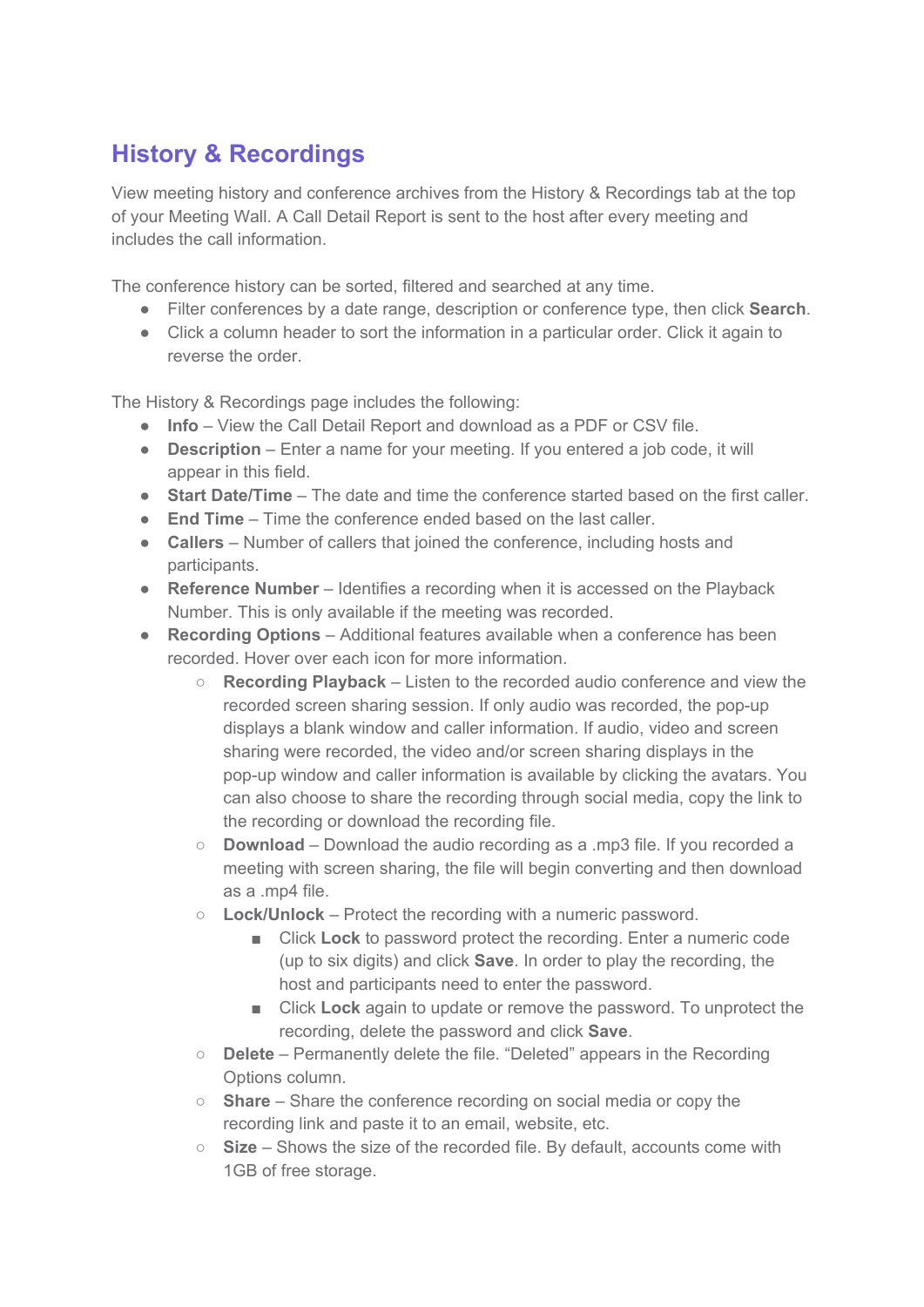## **Web Controls**

Once a conference call begins, manage it with Web Controls located at the top of the Meeting Wall.

#### Audio Controls

#### **Recording**

Record your meetings for later playback. Click **Record** to begin recording. Click **Record** again to stop recording. If you have already started the online meeting, this will also record video and screen sharing.

#### Lock

Secure the meeting so no other participants can join. Click **Lock** to prevent participants from joining the conference. Click **Lock** again to open the conference again.

**Note:** A host can still join a locked meeting by entering the host PIN.

#### Hold

Place all participants on hold so all hosts can have a private discussion. Click **Hold** to place the meeting on hold and participants hear hold music. Click **Hold** again to join the participants back to the conference.

#### Mute Modes

The following mute modes are available to the host:

- **Mute** All participants are muted, but they can unmute themselves by dialing **\*6** on their phones. Hosts are not muted.
- **Unmute** All callers can talk and mute/unmute their lines.
- **Lecture** All participants are muted and they CANNOT unmute themselves. In this mode, only the host can unmute a participant from the Web Controls or the Meeting Dashboard. Hosts are not muted.
- **Q&A** All participants are muted, but they can dial **\*6** to ask a question.
	- Click **Q&A** to enable a question and answer session. The Q&A Session block appears on the lower right portion of your screen.
	- $\circ$  Hover over the phone that appears in the Q&A Session block for the participant who wants to ask a question.
	- Click **Pick** to open the line and allow the participant to ask a question.
	- Once the question has been asked, click the **Mic** to mute the participant or click **Next** to close the line and allow the next participant to ask a question. To remove everyone from the Q&A queue, click **Clear**.
	- Click **End Session** to disable Q&A. All participants' lines are unmuted.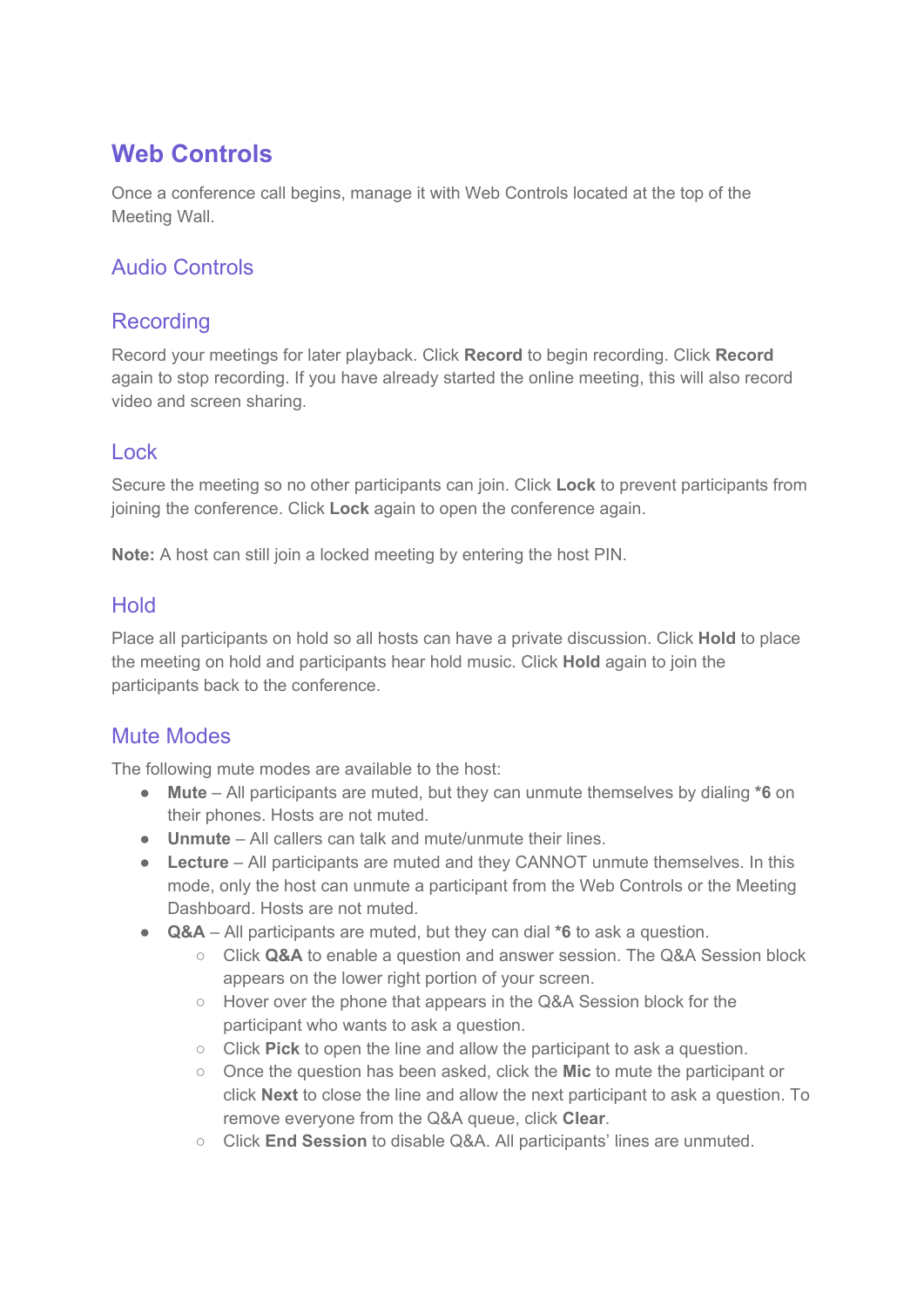**Note**: Mute modes can also be managed with phone keypad commands (see Phone Keypad Commands under Audio Conferencing).

#### Attendee List

View your meeting in progress and manage all callers on the conference. Change the order of the list by clicking the title of the column you want to sort by. Click it again to reverse the sort order.

There are several columns of information available during the call:

- **Caller** The incoming phone number or caller ID displays for each participant. To add a name to the phone number displayed, click **Edit**.
- **Number** The incoming phone number or caller ID displays for each participant.
- **Type** Indicates how the participants joined the conference:
	- Call made using traditional PSTN fixed or mobile phones.
	- Call made using VoIP clients (i.e., StartMeeting desktop app).
- **Call Duration** Indicates how long a caller has been connected to the meeting.
- **Controls**
	- **Hold** Place an individual participant on hold. Click **Hold** next to each caller. Click **Hold** again to join the participant back to the conference.
	- **Mute** Mute/unmute an individual caller using the icons in this column. When participants are muted, they can still hear the conversation.
		- To mute a participant, click **Speaker** under the Mute column.
		- To unmute a participant, click **Speaker** again.
	- **Drop** Disconnect a caller from the conference at any time. Click **X** in the same row as the caller you want to drop from the meeting, then **Yes** to confirm or **No** to cancel.

#### Active Speakers

View the callers who most recently spoke. Volume indicators appear next to the names of the callers currently speaking. Place active speakers on hold, mute their lines or drop them from the call.

### Meeting Settings

Click **Meeting Settings** on your Account Info page or **Host Profile** in the Preferences section of the Meeting Dashboard to manage the conference settings that will apply to all future conferences. Your settings are saved automatically.

- **Mute Off** (default) allows everyone to speak in the conference. **On** mutes participants and they can unmute themselves with **\*6**. **Lecture** mutes all participants with no ability to unmute themselves.
- **Screen Sharing** Allow **Hosts Only** (default) to share anything on their screen. **On** lets everyone screen share. **Off** disables it completely.
- **Video** Choose to allow **Hosts Only** to start and show their video using a webcam. **On** (default) permits anyone to start and show video. **Off** disables it completely.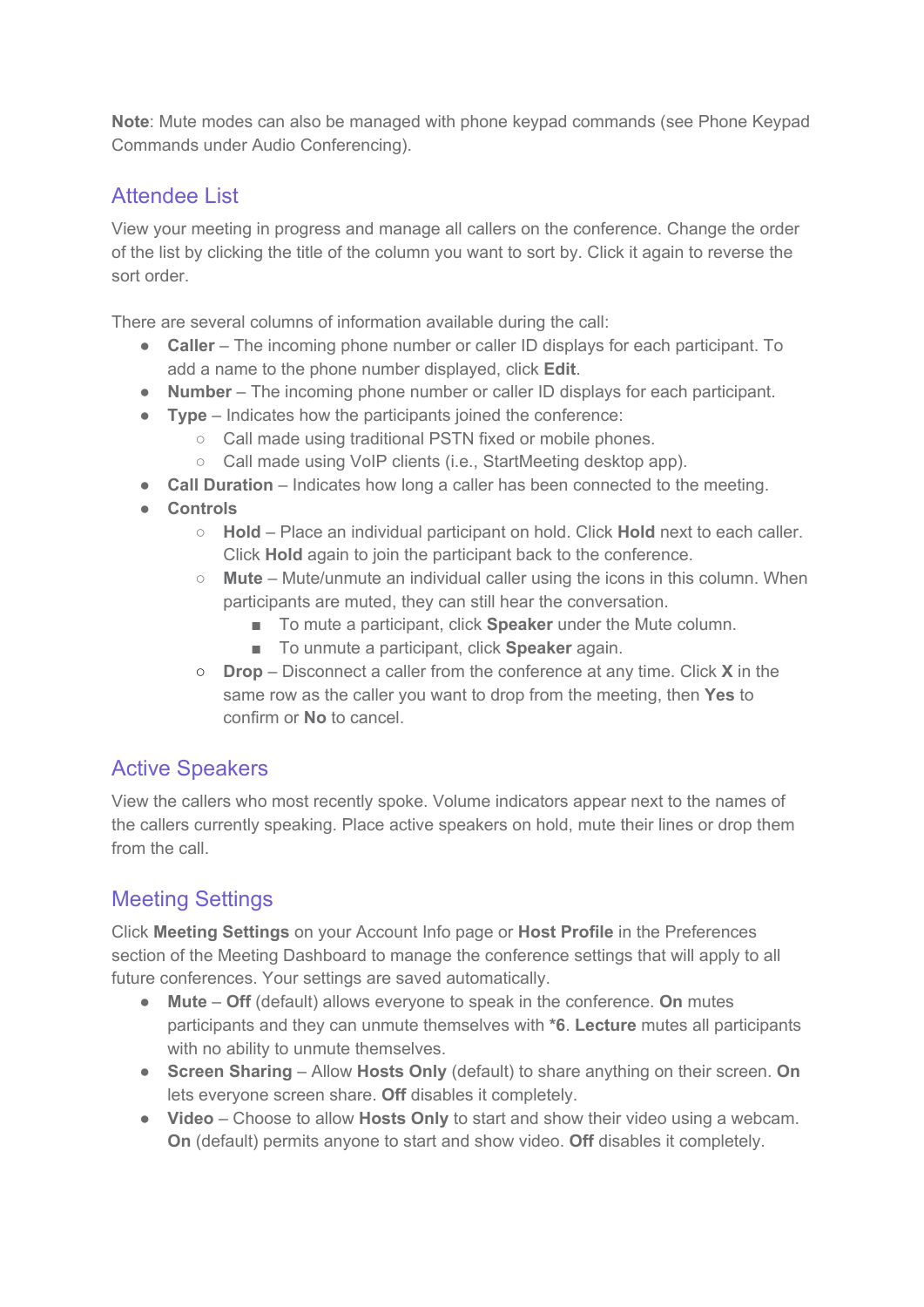- **Chat** Send messages during online meetings using Chat. **On** (default) enables hosts and participants to chat. **Host Only** allows participants to only chat with hosts. **Off** disables it completely.
- **Recording On** (default) allows the host to start a recording using phone keypad commands, web controls or the Meeting Dashboard. **Off** prevents the host from recording. **Auto** will start audio, screen sharing and video recording as soon as the first participant connects.
- **Entry and Exit Tones** Tones signify when participants connect to or disconnect from the audio portion of the conference. Turn tones **On** (default) or **Off**.
- **Announce Caller Count** Announces how many callers are on the audio portion of the conference. Choose to notify **Hosts Only** (default) or **All** participants. **Off** disables it completely.
- **Display Attendee List** Allow **All** (default) participants or **Hosts only** to view participants on the Meeting Dashboard of the desktop application or Web Viewer.
- **Wait for Host** Set conference to start with or without a host. **Off** (default) allows conference to start when the first participant arrives. **On - x minute(s)** places participants on hold for selected time. If the host does not join within that time, participants will be disconnected.
- **Continue Without Host** Set conference to continue or terminate without host. **On** (default) allows conference to continue after host disconnects. **On - x minute(s)** allows conference to continue for selected time after host disconnects.
- **Ask Job Code** Set a system prompt **Never** (default) or **On dial-in** for the host to enter a job code (number sequence to help host identify a conference in History & Recordings).
- **Chat** Send messages during online meetings using Chat. **On** (default) enables hosts and participants to chat. **Off** disables it.

## **Broadcaster**

Broadcaster is a feature that allows you to to upload then play previously recorded high-definition audio, video and screen sharing conferences or show documents and files during a live meeting. Click **Broadcaster** at the top of your Meeting Wall to view and upload files that can be broadcasted.

Previously recorded audio, video and screen sharing sessions or any documents or files are displayed in the Broadcaster. You will also find many of the same Recording Options that are available on the History & Recordings tab.

To begin broadcasting:

- 1. Start your conference call or online meeting.
- 2. Locate the file you want to broadcast.
- 3. Click **Broadcast** in the Broadcaster tab and the broadcast will begin. If you are only holding a conference call, the audio portion of the file plays over the phone. If you are holding an online meeting, and the recording includes a video and screen sharing session, the audio portion plays over the phone and video and screen sharing is displayed on the screen.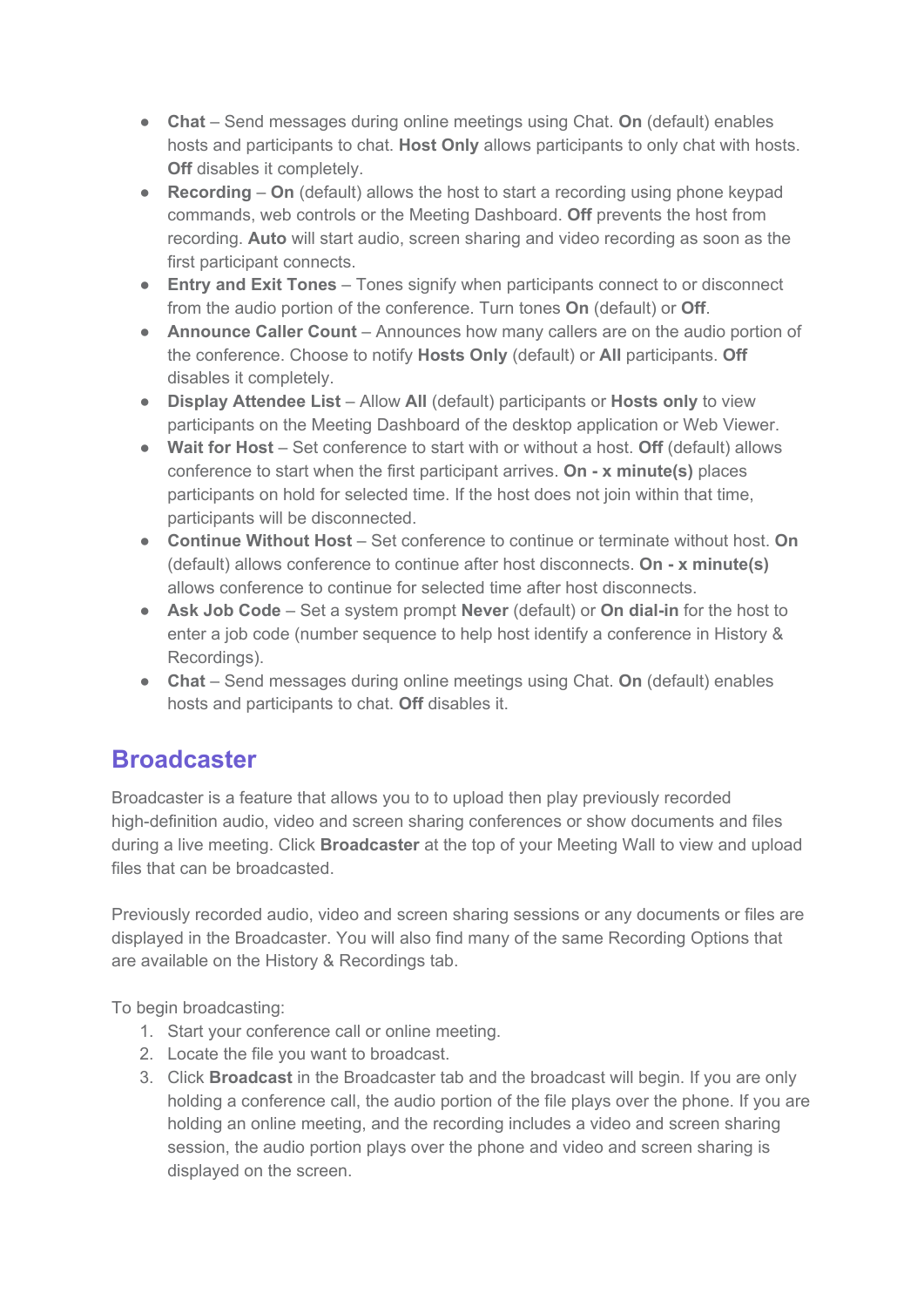**Note:** An online meeting is not required to broadcast recorded video and/or screen sharing sessions or documents and files. To broadcast without an online meeting, click **Broadcast** and all participants hear or view whatever you are broadcasting. While broadcasting is in progress, you can use controls to manage (i.e., advance, zoom, etc.) the documents and files.

## Account Management

After logging in to your StartMeeting account, you are taken to the Account Info page. From here, you can edit your conference credentials and account options.

## **Account Information**

The following credentials can be edited:

- **Access code** Generate a new access code at any time. The number is randomly created.
- **Host PIN** Customize your 4-digit PIN to make it easier to remember. **Note:** The host PIN must be numbers only and a maximum of seven characters.
- **Online meeting ID** Choose your online meeting ID. **Note:** The online meeting ID cannot contain special characters or spaces or exceed 32 characters.
- **Email** Update your email address at any time. This address receives all notifications and Call Detail Reports from StartMeeting.
- **Password** Edit the password to log in to your account.

## **Additional Features**

View features of your StartMeeting account on the Account Info page. Additional features are available for purchase.

#### Toll-free Audio

This feature provides U.S.-based callers a toll-free dial-in number. The account holder is responsible for the low toll-free calling rates per caller per minute.

Once you have purchased toll-free audio, this will become the default dial-in number. To begin conferencing, U.S. participants call the toll-free dial-in number to connect, then enter the access code followed by **pound** or **hash** (**#**).

#### Custom Hold Music

Upload the hold music of your choice for callers to listen to while they wait. To change the hold music from the default, scroll down to the Custom Hold Music block and click the radio button for Custom Hold Music. Click **Upload** and choose an audio file from your computer. Click **Play** to hear the file you uploaded.